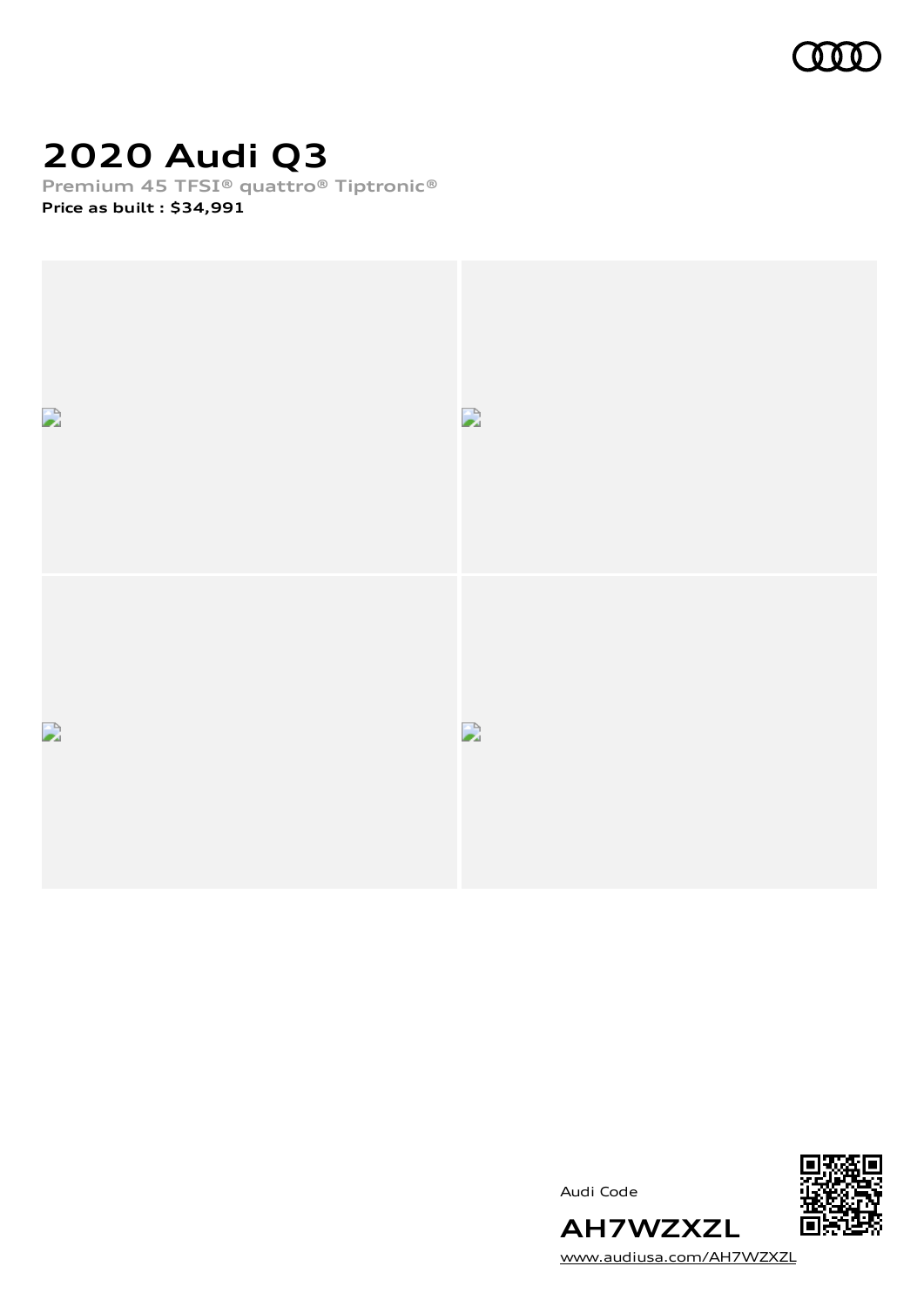## **Summary**

### **Audi 2020 Audi Q3** Premium 45 TFSI® quattro® Tiptronic®

**Price as buil[t](#page-10-0)** \$34,991

### **Exterior colour**

Turbo Blue

## $\overline{\phantom{a}}$

### **Further Information**

|                 | N٥           |
|-----------------|--------------|
| Mileage         | 13,525 miles |
| Type of vehicle | Used car     |

**Warranty**

## **Interior colour**

| Seats     | Black |
|-----------|-------|
| Dashboard | Black |
| Carpet    | Black |
| Headliner | Black |

### **Audi Code** AH7WZXZL

**Your configuration on www.audiusa.com**

[www.audiusa.com/AH7WZXZL](https://www.audiusa.com/AH7WZXZL)

### **Commission number** 772b6f180a0e09a92577

## **Technical Specifications**

| Engine type                  | 2.0-liter four-cylinder                       |
|------------------------------|-----------------------------------------------|
| stroke                       | Displacement/Bore and 1,984/82.5 x 92.8 cc/mm |
| Torque                       | 258 lb-ft@rpm                                 |
| Top track speed              | 130 mph mph $1$                               |
| Acceleration (0 - 60<br>mph) | 7.0 seconds seconds                           |
| Recommended fuel             | Regular                                       |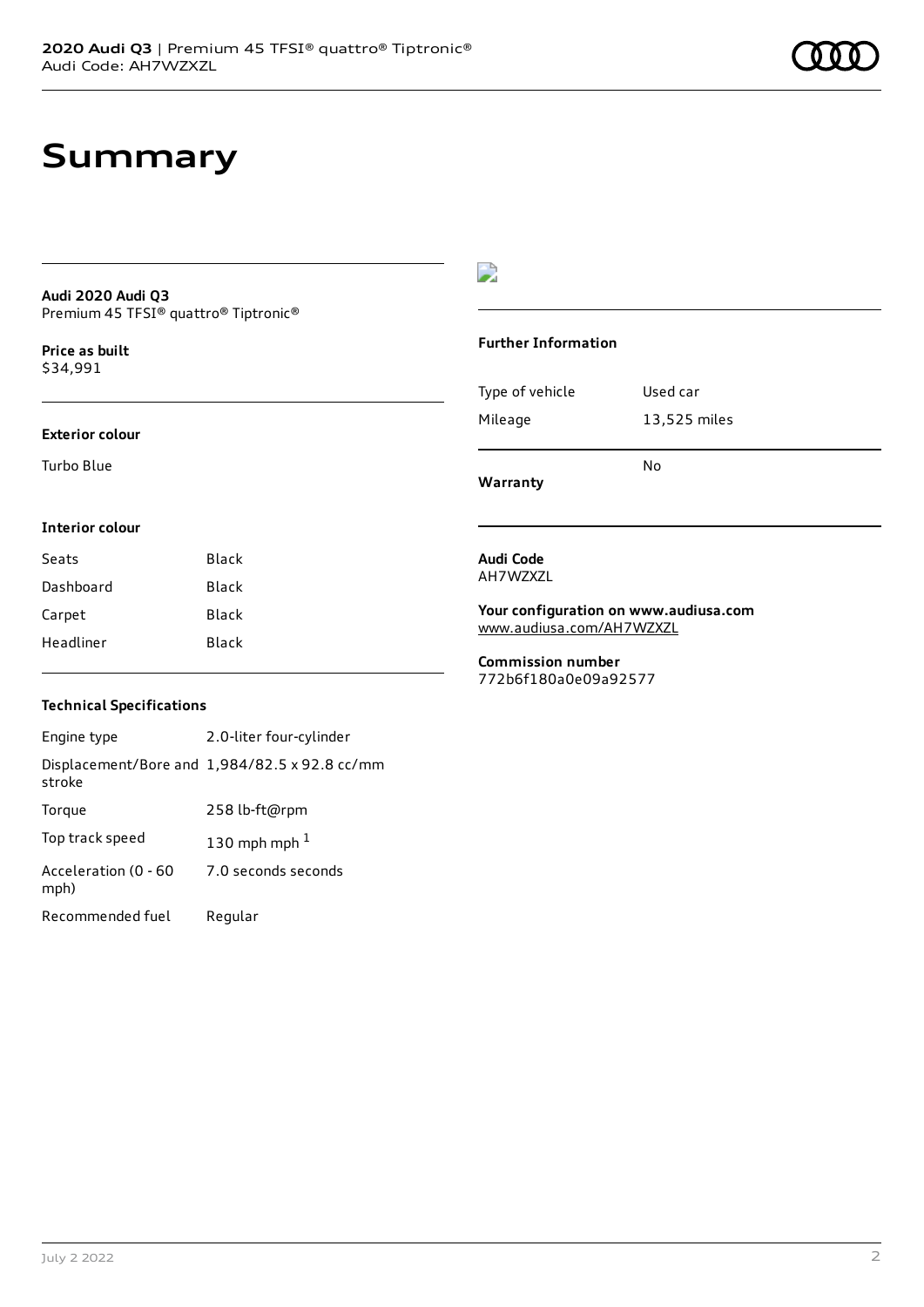# **Equipment**

Turbo Blue

Garage door opener (Homelink®)

Audi advanced key-keyless start, stop and entry

Convenience package

Parking system plus

Audi side assist and Audi lane assist

SiriusXM® with 90-day All Access trial subscription



1<sup>1</sup> HomeLink.



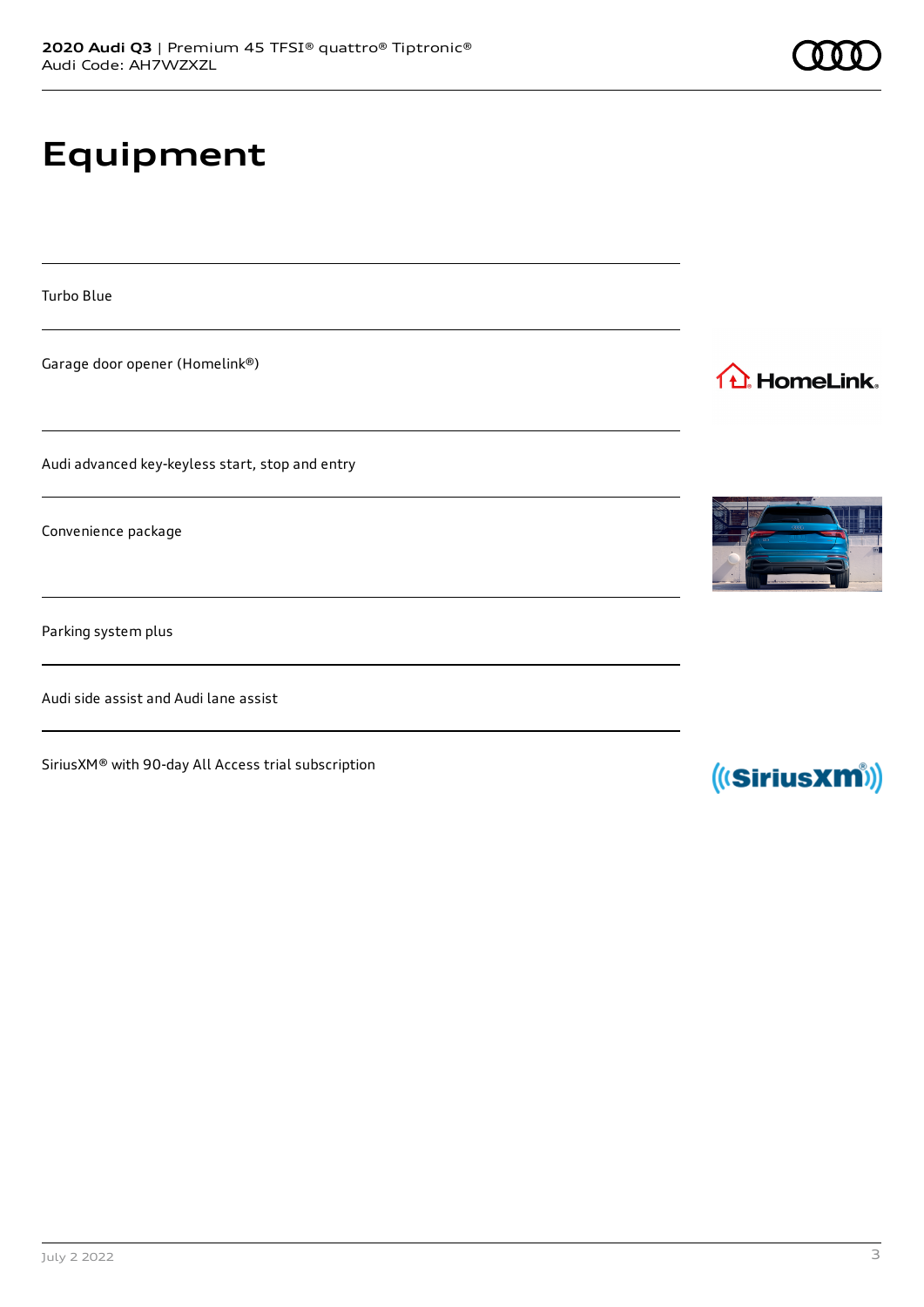## **Safety and Security**

| 4UB             | Driver and front-passenger advanced airbags                     |
|-----------------|-----------------------------------------------------------------|
| 1AS             | Electronic stabilisation program ESP                            |
| UH1             | Electromechanical parking brake                                 |
| 8T <sub>2</sub> | Cruise control with coast, resume and<br>accelerate features    |
| 6Y <sub>2</sub> | Top speed electronically limited to 130 mph                     |
| 4H5             | Electronic child locks                                          |
| 1 N 3           | Power steering                                                  |
| 7K6             | Tire-pressure monitoring system                                 |
| 4X3             | Head/thorax side airbags                                        |
| 8N6             | Light/rain sensor                                               |
| 3B7             | Lower Anchors and Tethers for Children<br>(LATCH) in rear seats |
|                 |                                                                 |

#### **Exterior**

| 1D <sub>8</sub> | Provision for towing bracket                     |
|-----------------|--------------------------------------------------|
| 6XD             | Power-adjustable heated exterior side<br>mirrors |
| 1S1             | Vehicle tool kit and vehicle jack                |
| 3S1             | Aluminum roof rails                              |
| 511             | Tailgate roof spoiler                            |
| 8EX             | LED headlights                                   |
| 8TB             | Rear fog lights                                  |
| H89             | 19" 235/50 all-season tires                      |
| 8VM             | LED taillights with dynamic indicators           |
| 47B             | Aluminum trim around exterior windows            |
| U25             | 19" 5-twin-spoke dynamic design wheels           |
|                 |                                                  |

## **Interior**

| QE1              | Storage package                                                               |
|------------------|-------------------------------------------------------------------------------|
| QJ1              | Aluminium interior package                                                    |
| 3FU              | Panoramic sunroof                                                             |
| VT5              | S line® stainless steel door sill inlays                                      |
| 6NQ              | Black cloth headliner                                                         |
| KH5              | Three-zone automatic climate control<br>system                                |
| 4L2              | Interior mirror                                                               |
| <b>QQ0</b>       | Interior lighting                                                             |
| 1 XW             | Three-spoke multifunction steering wheel                                      |
| 7HC              | Extended leather package                                                      |
| 6E3              | Front center armrest                                                          |
| 4E7              | Luggage compartment lid, electrically<br>opening and closing                  |
| 5KR              | Rear seat bench/backrest, split-folding with<br>center armrest and cup holder |
| N <sub>1</sub> M | Leather seat covers                                                           |
| 4A3              | <b>Heated front seats</b>                                                     |
| 5 <sub>M</sub> A | Micrometallic Silver inlays                                                   |

## **Infotainment and Driver Assistance** UG5 Hill descent control 6K2 Audi pre sense® front with pedestrian protection 2H6 Audi drive select 7W1 Audi pre sense® basic UI2 Audi smartphone interface including Apple CarPlay® and Google™ Android Auto™ for compatible devices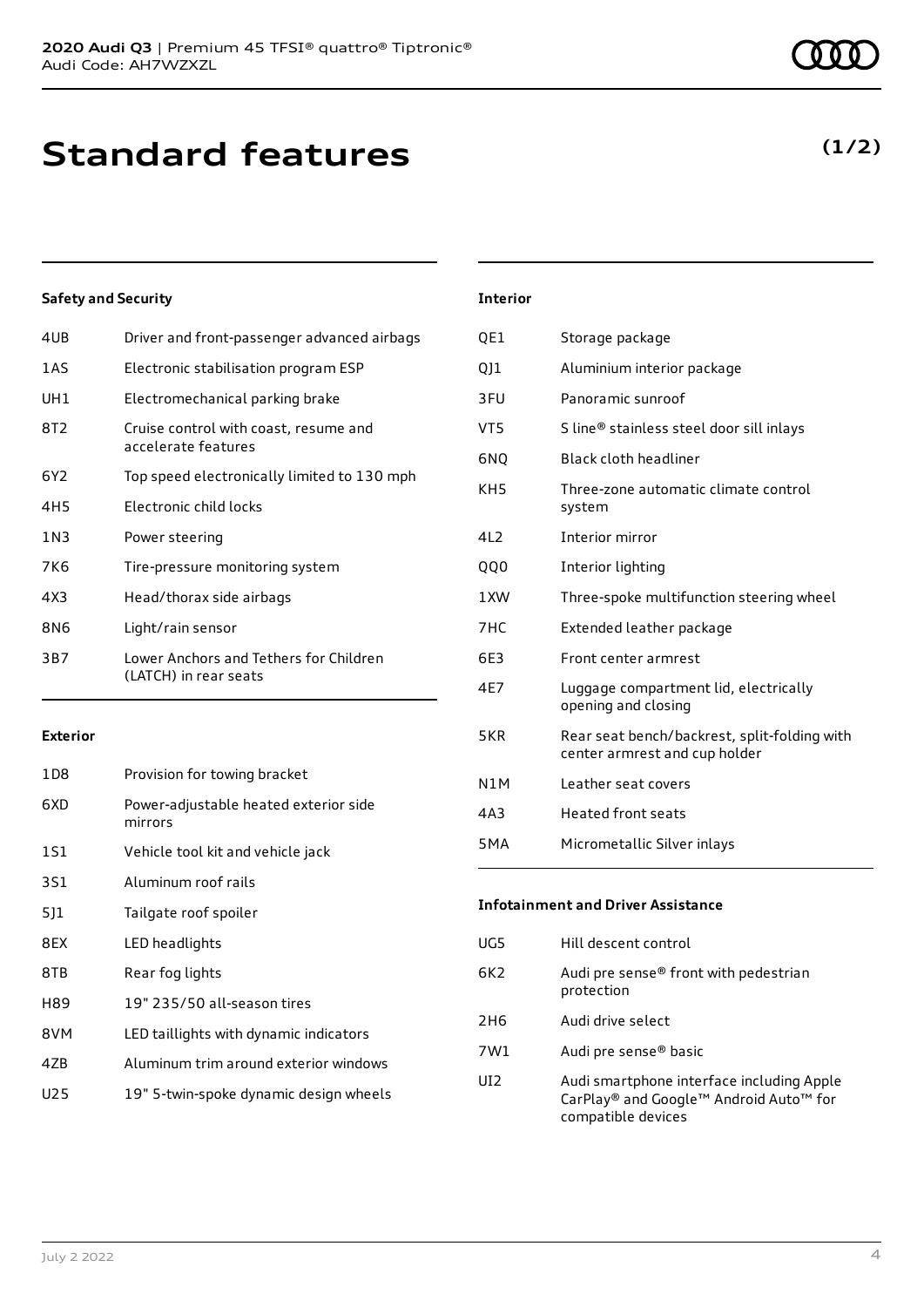**(2/2)**

## **Standard features**

## **Infotainment and Driver Assistance**

| KA2 | Rear view camera                  |
|-----|-----------------------------------|
| 8G1 | High beam assistant               |
| 9VD | Audi sound system                 |
| 9S0 | Digital instrument cluster 10.25" |
| I8V | $MMI®$ radio plus                 |
|     |                                   |

- QH1 Voice dialogue system
- 9ZX BLUETOOTH wireless technology preparation for mobile phone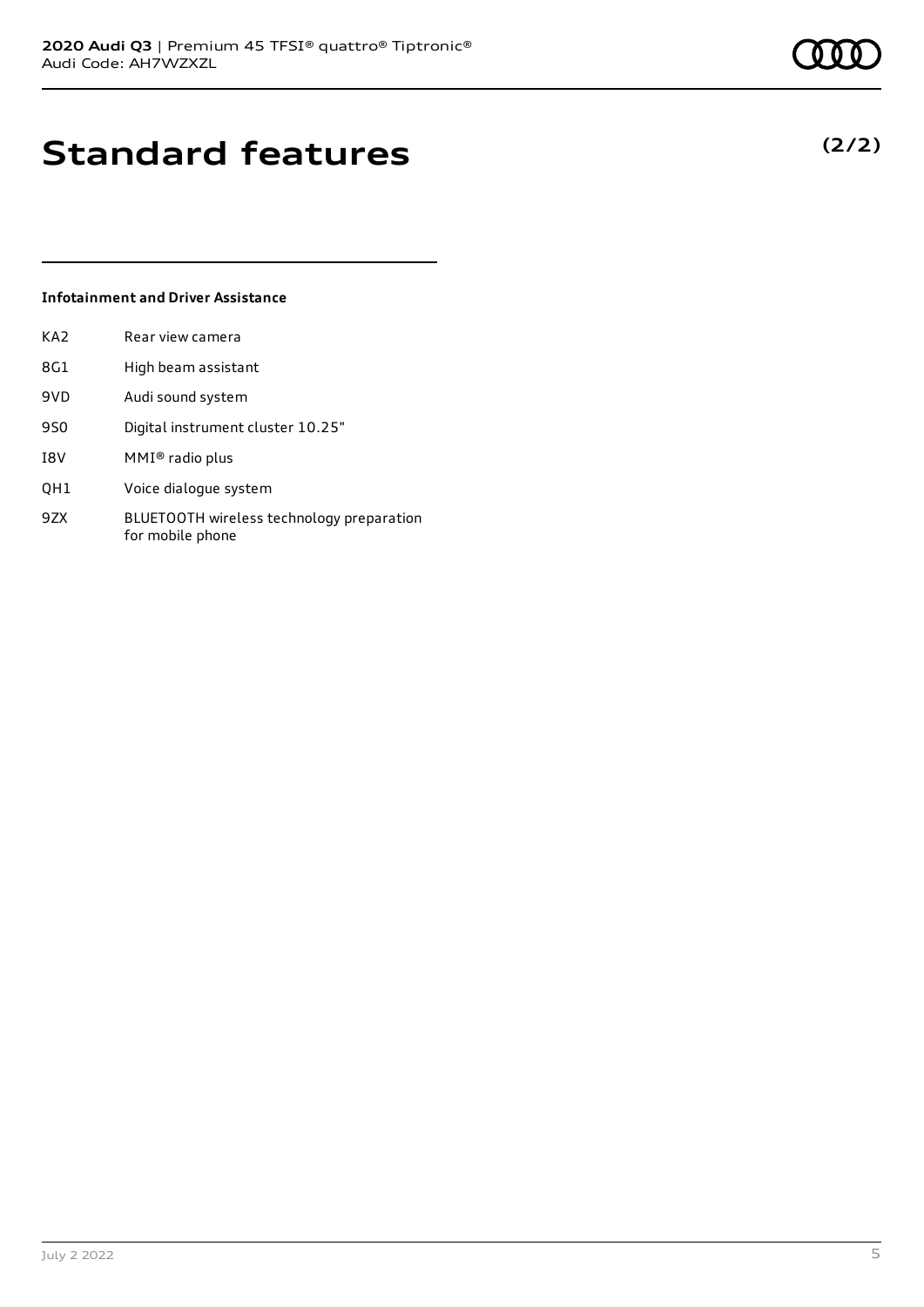# **Dealer remarks**

\*Audi Beverly Hills does not reserve or hold advertised vehicles, all are subject to prior sale on a first come first serve basis. Customer must take delivery of the vehicle and execute all California required documentation at Audi Beverly Hills. We reserve the right to revise price, equipment, mileage, and certification status as a result of changing market conditions, manufacturer/distributor notices including recall notices, or error. As a result of the COVID pandemic and related supply chain issues the manufacturer may not have produced this vehicle with all of the standard or optional equipment normally available. Please carefully review the vehicle window sticker as certain equipment may be deleted and a credit provided by the manufacturer. All vehicle pricing expires upon close of business the same day. Audi Beverly Hills presents this 2020 Audi Q3. This Audi has 13,493 miles. Contact us with any questions, or to discuss your convenient purchase options. (424) 435-4762 CONDITION: We offer the best cars in the country, at the best price. This vehicle has been meticulously inspected and reconditioned by factory trained technicians. Investing in state of the art facilities, tools and training, our technicians go above and beyond the expectations of your pre-owned vehicle purchase. BENEFITS: There are many benefits to becoming a Fletcher Jones Owner. Complimentary services include Audi courtesy vehicles for extended repairs, complimentary pick up and delivery, multi point vehicle inspections and much more. ABOUT US: Audi Beverly Hills is located at 8850 Wilshire Blvd, in beautiful Beverly Hills, California. As an authorized Audi dealer, we offer one of the largest new and pre-owned inventories in the country. We likely have the vehicle youve been searching for, or contact us to find an exact configuration.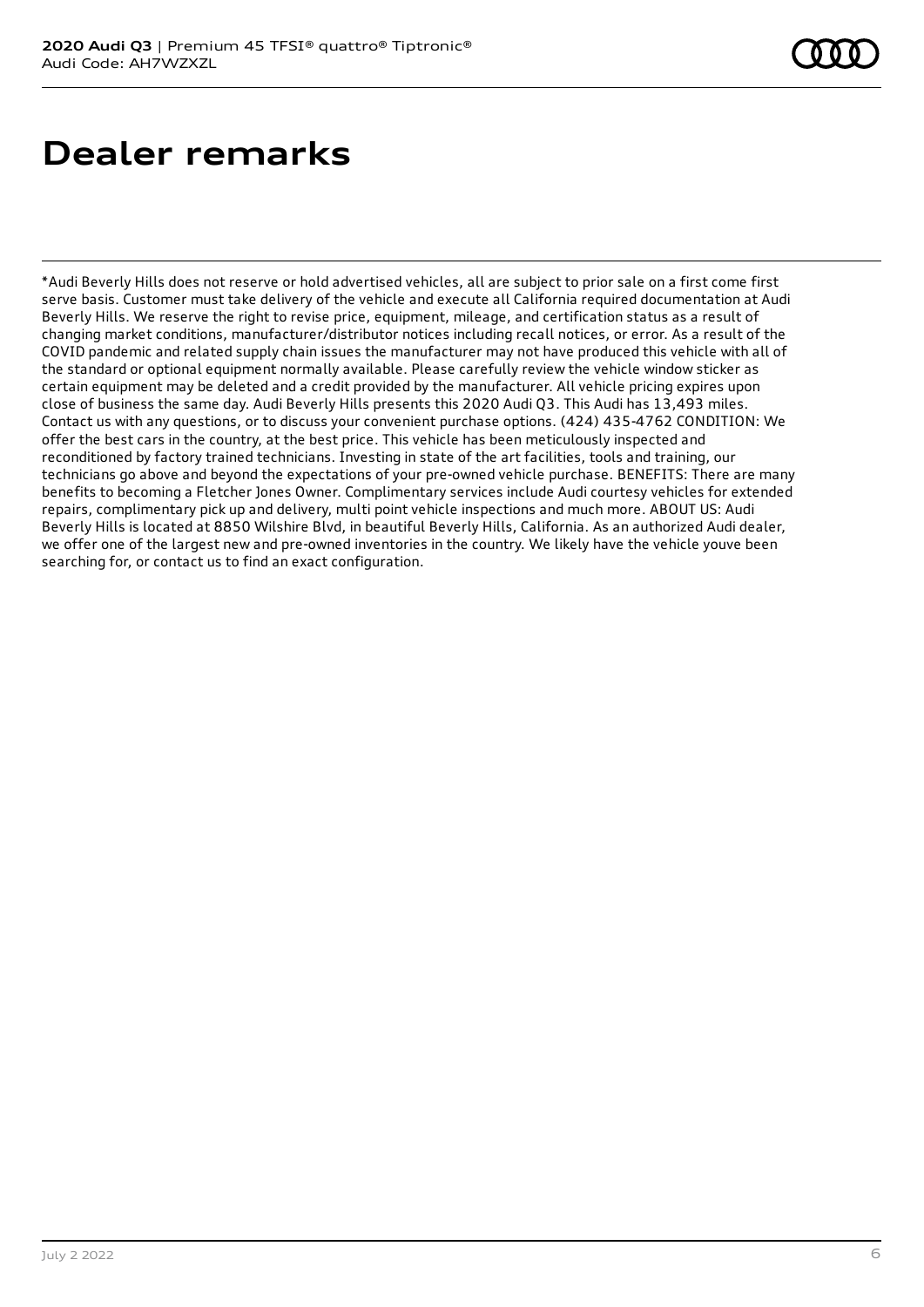# **Technical Specifications**

**(1/2)**

## **engine**

| Engine type                                 | 2.0-liter four-cylinder                       | Material                 | Multi-material body construction<br>(steel and aluminum)     |
|---------------------------------------------|-----------------------------------------------|--------------------------|--------------------------------------------------------------|
| Power Level                                 | 45                                            |                          |                                                              |
| Displacement                                | 2.0 l                                         | Corrosion protection     | Multistep anti-corrosion protection                          |
| Max. output ps/hp                           | 228 @ rpm                                     |                          |                                                              |
| Torque                                      | 258 lb-ft@rpm                                 | warranty                 |                                                              |
| Valvetrain                                  | 16-valve DOHC                                 | Warranty                 | 4-year/50,000-mile Audi New                                  |
| Acceleration (0 - 60<br>mph)                | 7.0 seconds seconds                           |                          | Vehicle Limited Warranty                                     |
| Engine block                                | Cast-iron                                     | <b>Electrical system</b> |                                                              |
| Induction/fuel injection Turbocharged/TFSI® |                                               |                          |                                                              |
| Cylinder head                               | Aluminum-alloy                                | Alternator               | 140A                                                         |
| stroke                                      | Displacement/Bore and 1,984/82.5 x 92.8 cc/mm | Battery                  | 360A/69Ah                                                    |
| Top track speed <sup>1</sup>                | 130 mph mph                                   | <b>Driveline</b>         |                                                              |
|                                             |                                               | Gear ratios: 8th         | 0.672:1                                                      |
| steering                                    |                                               | Gear ratios: 6th         | 1.000:1                                                      |
| Steering type                               | Electromechanical power steering<br>system    | Gear ratios: 7th         | 0.808:1                                                      |
|                                             |                                               | Gear ratios: Reverse     | 3.993:1                                                      |
| Turning diameter, curb- 38.4 ft<br>to-curb  |                                               | Drivetrain type          | quattro <sup>®</sup> all-wheel drive                         |
|                                             |                                               | Gear ratios: Final Drive | 2.237:1                                                      |
|                                             |                                               | Gear ratios: 4th         | 1.433:1                                                      |
| suspension<br>Front axle                    |                                               | Transmission             | Eight-speed Tiptronic <sup>®</sup> automatic<br>transmission |
|                                             | MacPherson strut front suspension             | Gear ratios: 5th         | 1.205:1                                                      |
| Rear axle                                   | Four-link rear suspension                     | Gear ratios: 2nd         | 3.144:1                                                      |
|                                             |                                               | Gear ratios: 3rd         | 1.950:1                                                      |
|                                             |                                               | Gear ratios: 1st         | 5.590:1                                                      |

**body**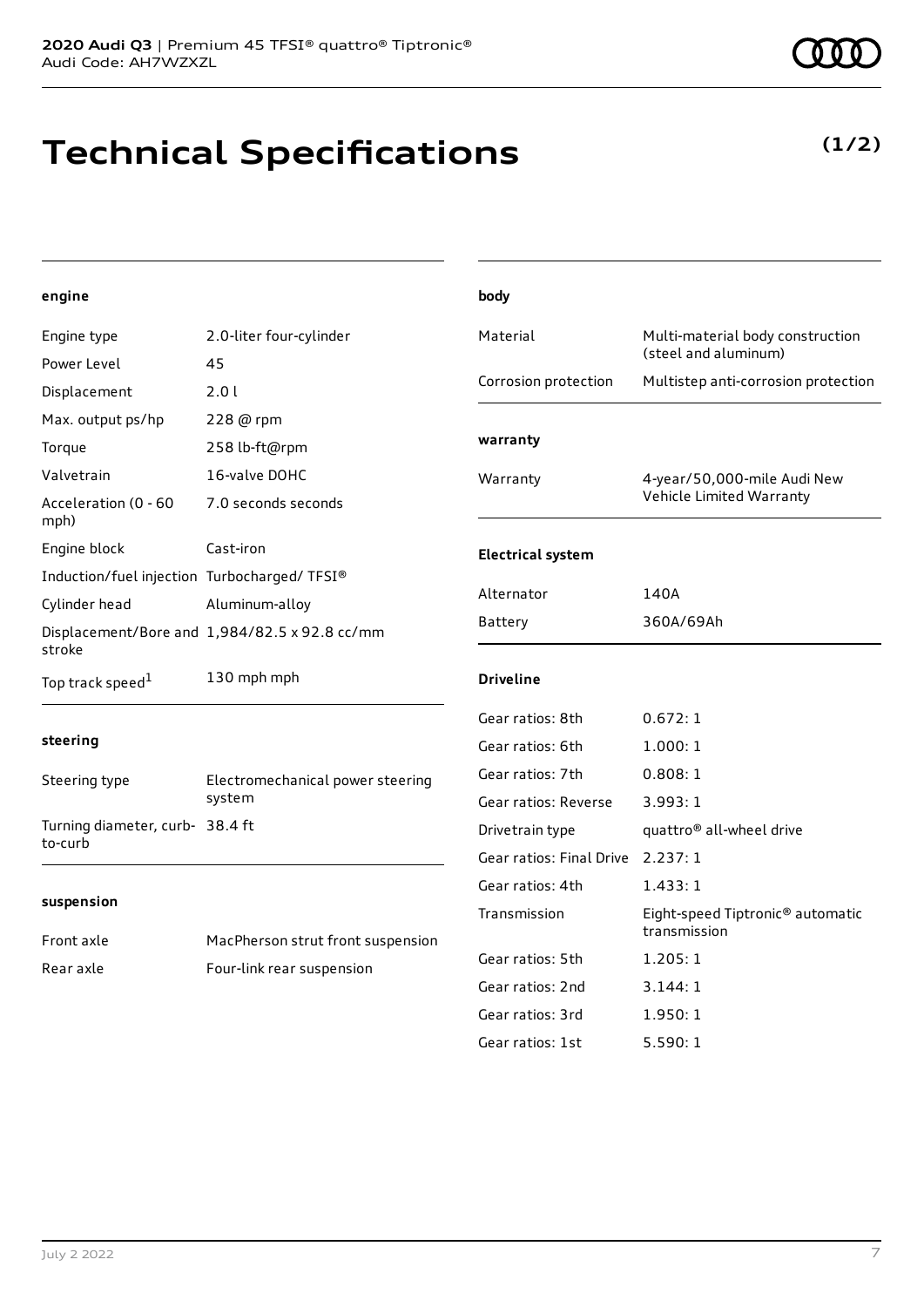## **Technical Specifications**

## **Brake system**

| <b>Front brakes</b> | 13.4 (ventilated disc) in |
|---------------------|---------------------------|
| Rear brakes         | 12.2 (ventilated disc) in |
| Parking brake       | Electromechanical         |

## **Exterior Measurements**

| Height                           | 62.9 in  |
|----------------------------------|----------|
| Overall width without<br>mirrors | 72.8 in  |
| Length                           | 176.6 in |
| Wheelbase                        | 105.5 in |
| Drag coefficient                 | 0.36 Cw  |
| Overall width with<br>mirrors    | 79.7 in  |
| Track rear                       | 61.9 in  |
| Track front                      | 62.2 in  |
| Curb weight                      | 3916 lb  |
| Ground clearance,<br>loaded      | 29.9 in  |

| <b>Interior measurements</b> |  |
|------------------------------|--|
|                              |  |

| Seating capacity                          | 5                      |
|-------------------------------------------|------------------------|
| Head room with middle 37.6 in<br>sunroof  |                        |
| Head room with front<br>sunroof           | 39.6 in                |
| Shoulder room, front                      | 56.7 in                |
| Leg room, middle                          | $36.1$ in              |
| Shoulder room, middle                     | $55.1$ in              |
| Leg room, front                           | 40.0 in                |
| Cargo volume, rear<br>seatbacks up/folded | 23.7/48.0 cu ft, cu ft |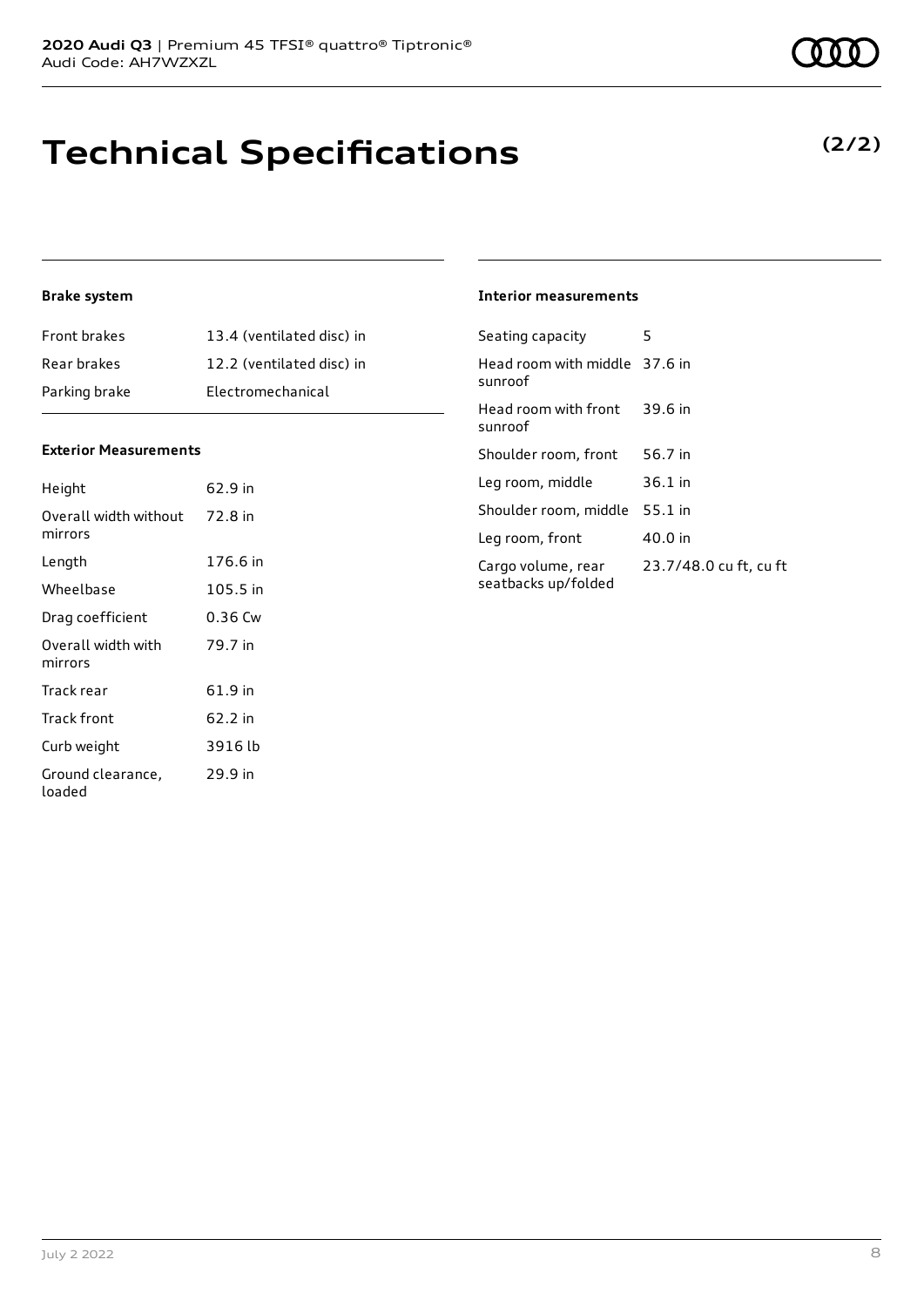## **Consumption- and emission**

## **Consumption by NEDC**

| urban       | $19 \text{ mpg}$ |
|-------------|------------------|
| extra-urban | 27 mpg           |
| combined    | 22 mpg           |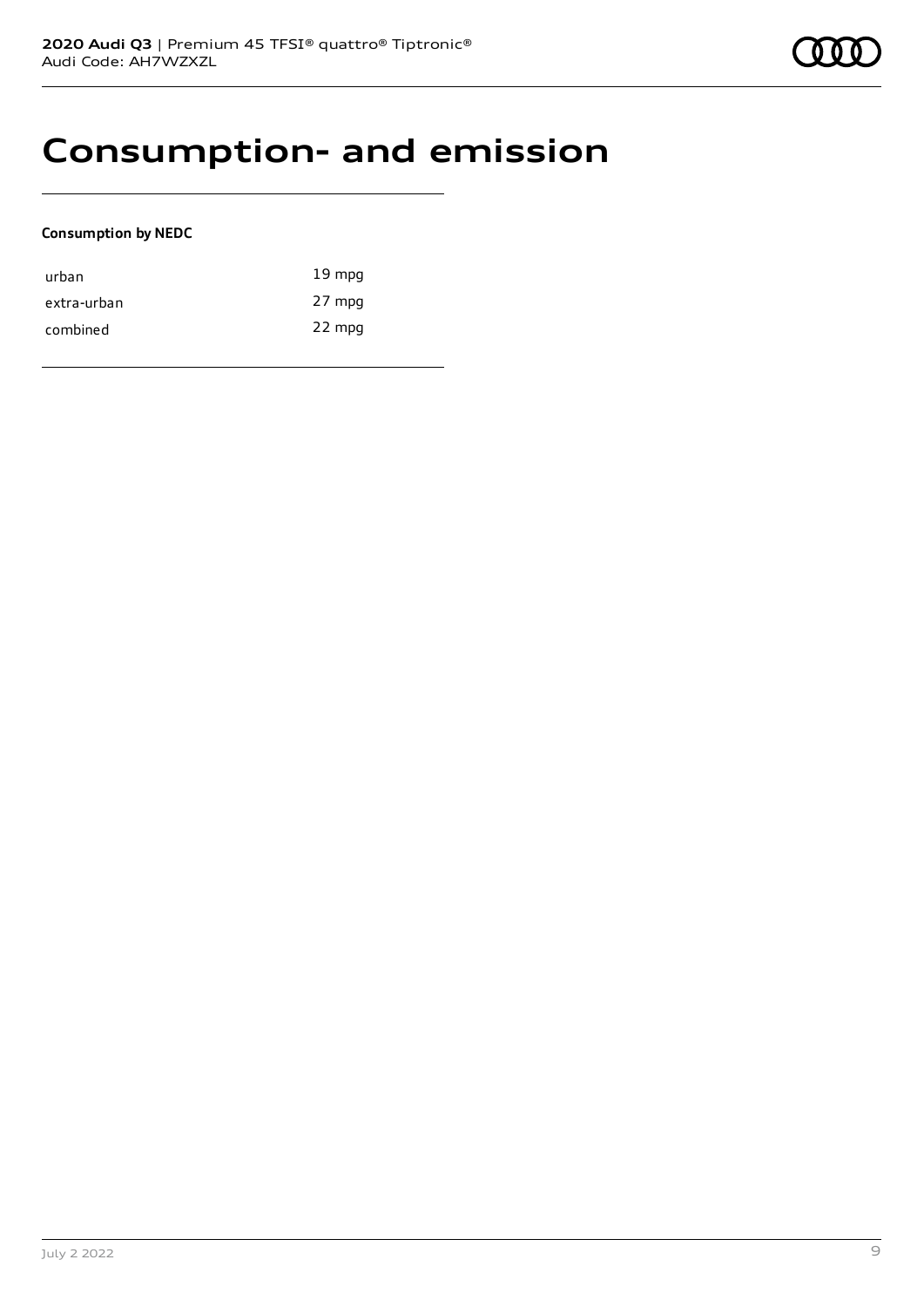

## **Contact**

Dealer **Audi Beverly Hills**

8850 Wilshire Blvd 90211 Beverly Hills CA

Phone: +14242815600 FAX: 4242815699

www: [https://www.audibeverlyhills.com](https://www.audibeverlyhills.com/)